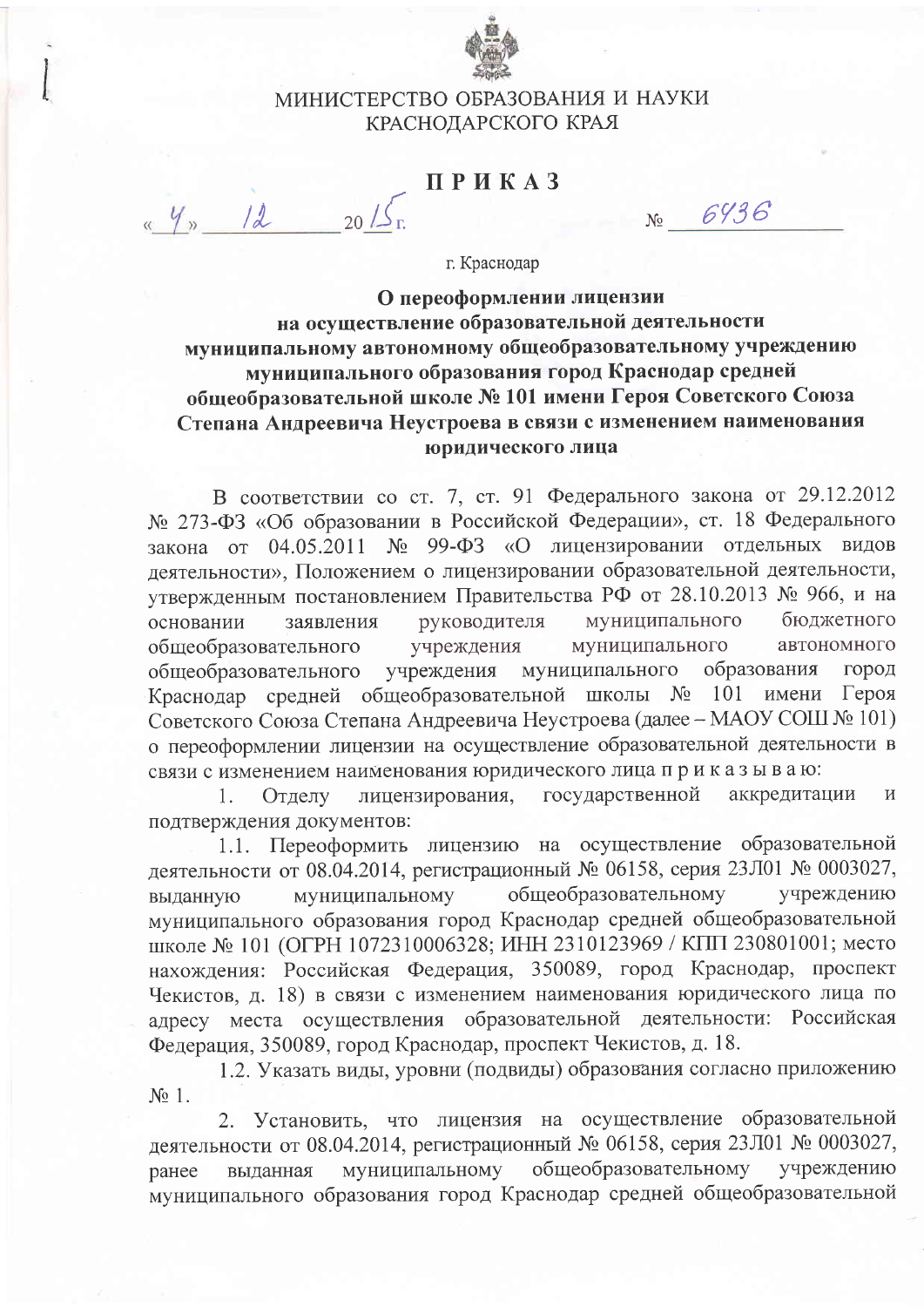школе № 101, прекращает свое действие с даты издания настоящего приказа.

3. Отделу финансового, правового и информационного обеспечения внести соответствующие изменения в реестр лицензий.

4. Контроль за выполнением настоящего приказа возложить на начальника управления по надзору и контролю в сфере образования министерства образования и науки Т.Ю. Горностания

Министр



Н.А. Наумова